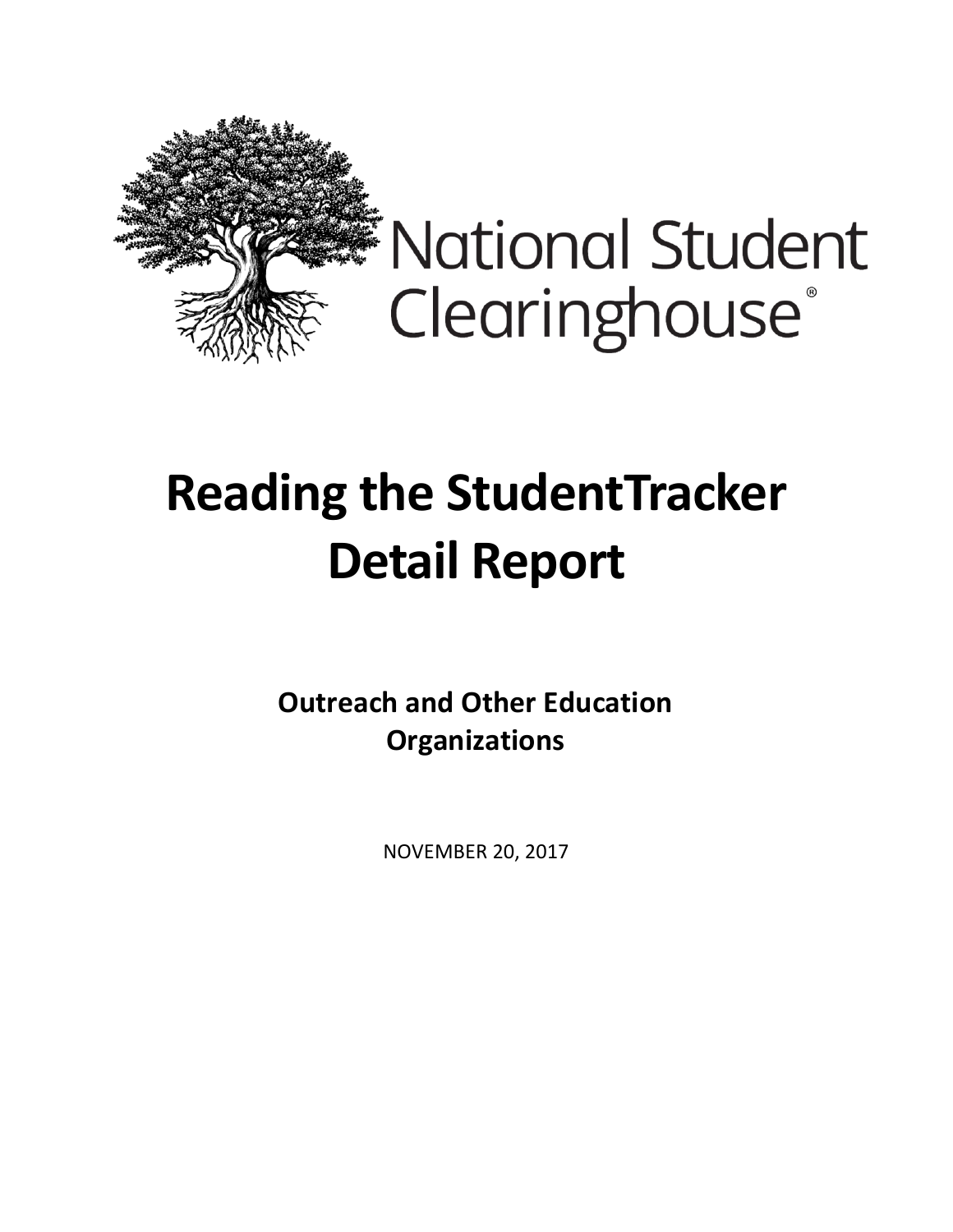

## **Reading the StudentTracker Detail Report**

This guide will help you read the detail report that you will receive from the Clearinghouse whenever you make a StudentTracker inquiry. The detail report is always returned to you as a .CSV file. For reference purposes, the sample report in this guide contains annotations, formatting and a lettered header row that is not part of the report that you will receive. If you have any questions or need assistance, contact studenttracker@studentclearinghouse.org.

| <b>COLUMN</b><br><b>POSITION</b> | <b>FIELD NAME</b>                | MAX.<br><b>LENGTH</b> | <b>TYPE*</b> | <b>DESCRIPTION</b>                                                                                                                                                                                                                                                |
|----------------------------------|----------------------------------|-----------------------|--------------|-------------------------------------------------------------------------------------------------------------------------------------------------------------------------------------------------------------------------------------------------------------------|
| $\overline{A}$                   | <b>Your Unique</b><br>Identifier | 16                    | AN           | The Social Security number as provided in your request<br>file. In order to preserve number formatting, each SSN<br>ends in an underscore (e.g., 123456789_). Note: this<br>field is used only for the Pending Admission (PA) inquiry.                            |
| B                                | <b>First Name</b>                | 20                    | AN           | Student's first name as provided in your request file.                                                                                                                                                                                                            |
| $\mathsf C$                      | <b>Middle Initial</b>            | $\mathbf{1}$          | <b>AN</b>    | Student's middle initial as provided in your request file.                                                                                                                                                                                                        |
| D                                | Last Name                        | 20                    | AN           | Student's last name as provided in your request file.                                                                                                                                                                                                             |
| E                                | <b>Name Suffix</b>               | 5                     | <b>AN</b>    | Name suffix as provided in your request file (e.g., III, Jr,<br>Sr).                                                                                                                                                                                              |
| F                                | <b>Requestor Return</b><br>Field | 50                    | AN           | Data provided by you in the Requestor Return Field of<br>your request file that you wanted returned unaltered to<br>help you process the detail report (e.g., cohort<br>identification, unique student ID, etc.). If no data was<br>provided, the field is blank. |
| G                                | Record Found Y/N                 | $\mathbf{1}$          | <b>AN</b>    | Y = Detail report contains student's college record<br>N = Detail report does NOT contain student's college<br>record                                                                                                                                             |
| H                                | Search Date                      | 8                     | N            | Search date that you provided in your request file.                                                                                                                                                                                                               |
| T                                | <b>College Code/Branch</b>       | $\mathsf g$           | <b>AN</b>    | OPE/FICE code of the college that the student attended.                                                                                                                                                                                                           |
| J                                | <b>College Name</b>              | 40                    | AN           | Name of the college that the student attended.                                                                                                                                                                                                                    |
| К                                | <b>College State</b>             | $\overline{2}$        | AN           | State in which the college that the student attended is<br>located.                                                                                                                                                                                               |
| L                                | 2-year/4-year                    | $\mathbf{1}$          | AN           | Type of college that the student attended:<br>$4 = 4$ -year or higher institution<br>$2 = 2$ -year institution<br>$L =$ less than 2-year institution                                                                                                              |
| M                                | Public/Private                   | $\overline{7}$        | AN           | Indicates whether the college that the student attended<br>is a "Public" or "Private" institution.                                                                                                                                                                |
| N                                | <b>Enrollment Begin</b>          | 8                     | AN           | Begin date for the student's period of attendance.                                                                                                                                                                                                                |
| $\circ$                          | <b>Enrollment End</b>            | 8                     | <b>AN</b>    | End date for the student's period of attendance.                                                                                                                                                                                                                  |
|                                  |                                  |                       |              |                                                                                                                                                                                                                                                                   |

This data is returned to **exactly** as y provided it to Clearinghou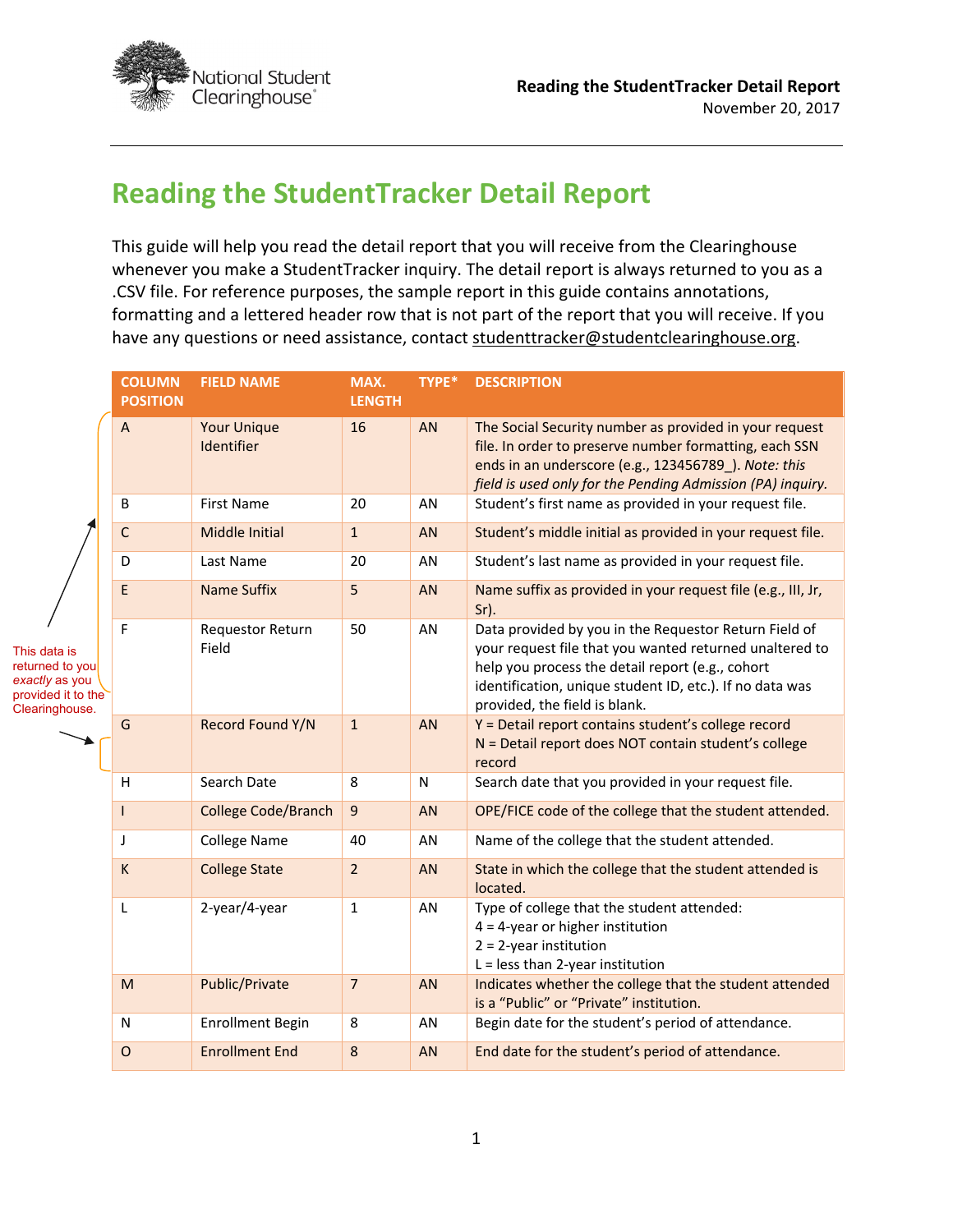

November 20, 2017

| <b>COLUMN</b><br><b>POSITION</b> | <b>FIELD NAME</b>         | MAX.<br><b>LENGTH</b> | TYPE*          | <b>DESCRIPTION</b>                                                                                                                                                                                                                                                                                                                                                                                                                                                                                                                                                       |
|----------------------------------|---------------------------|-----------------------|----------------|--------------------------------------------------------------------------------------------------------------------------------------------------------------------------------------------------------------------------------------------------------------------------------------------------------------------------------------------------------------------------------------------------------------------------------------------------------------------------------------------------------------------------------------------------------------------------|
| P                                | <b>Enrollment Status</b>  | $\mathbf{1}$          | AN             | The last enrollment status reported for the student:<br>$F = Full-time$<br>$Q$ = Three-quarter time<br>$H = Half-time$<br>$L =$ Less than half-time<br>$A =$ Leave of absence<br>$W = With drawn$<br>$D = Deceased$<br>This field will be blank if the reporting college has not<br>defined the student's enrollment status as directory<br>information.                                                                                                                                                                                                                 |
| Q                                | <b>Class Level</b>        | $\mathbf{1}$          | AN             | If available, the Class level associated with the student<br>as provided by the reporting college:<br>F = Freshman (Undergraduate)<br>S = Sophomore (Undergraduate)<br>J = Junior (Undergraduate)<br>R = Senior (Undergraduate)<br>C = Certificate (Undergraduate)<br>N = Unspecified (Undergraduate)<br>B = Bachelor's (Undergraduate)<br>M = Master's (Graduate)<br>D = Doctoral (Graduate)<br>P = Postdoctorate (Graduate)<br>L = First Professional (Graduate)<br>G = Unspecified (Graduate/Professional)<br>$A = Associate's$<br>T = Post Baccalaureate Certificate |
| R                                | <b>Enrollment Major 1</b> | 80                    | AN             | If available, the major associated with the student's<br>enrollment record as provided by the reporting college                                                                                                                                                                                                                                                                                                                                                                                                                                                          |
| S                                | <b>Enrollment CIP 1</b>   | 6                     | $\mathsf{N}$   | If available, appropriate NCES CIP code for major 1.                                                                                                                                                                                                                                                                                                                                                                                                                                                                                                                     |
| $\mathsf{T}$                     | <b>Enrollment Major 2</b> | 80                    | AN             | If available, the major associated with the student's<br>enrollment record as provided by the reporting college                                                                                                                                                                                                                                                                                                                                                                                                                                                          |
| $\cup$                           | <b>Enrollment CIP 2</b>   | $6\phantom{1}6$       | $\mathsf{N}$   | If available, appropriate NCES CIP code for major 2.                                                                                                                                                                                                                                                                                                                                                                                                                                                                                                                     |
| $\vee$                           | Graduated?                | $\mathbf{1}$          | $\overline{A}$ | Graduation status information available from the<br>reporting college.<br>Y = College reported the student as graduated<br>$N =$ College did NOT report the student as graduated                                                                                                                                                                                                                                                                                                                                                                                         |
| W                                | <b>Graduation Date</b>    | 8                     | AN             | Date of student's graduation or degree achievement as<br>provided by reporting college.                                                                                                                                                                                                                                                                                                                                                                                                                                                                                  |
| X                                | <b>Degree Title</b>       | 80                    | AN             | If available, the title of the degree the student received<br>as provided by the reporting college.                                                                                                                                                                                                                                                                                                                                                                                                                                                                      |
| Y                                | Degree Major 1            | 80                    | AN             | If available, the major associated with the student's<br>degree as provided by the reporting college.                                                                                                                                                                                                                                                                                                                                                                                                                                                                    |